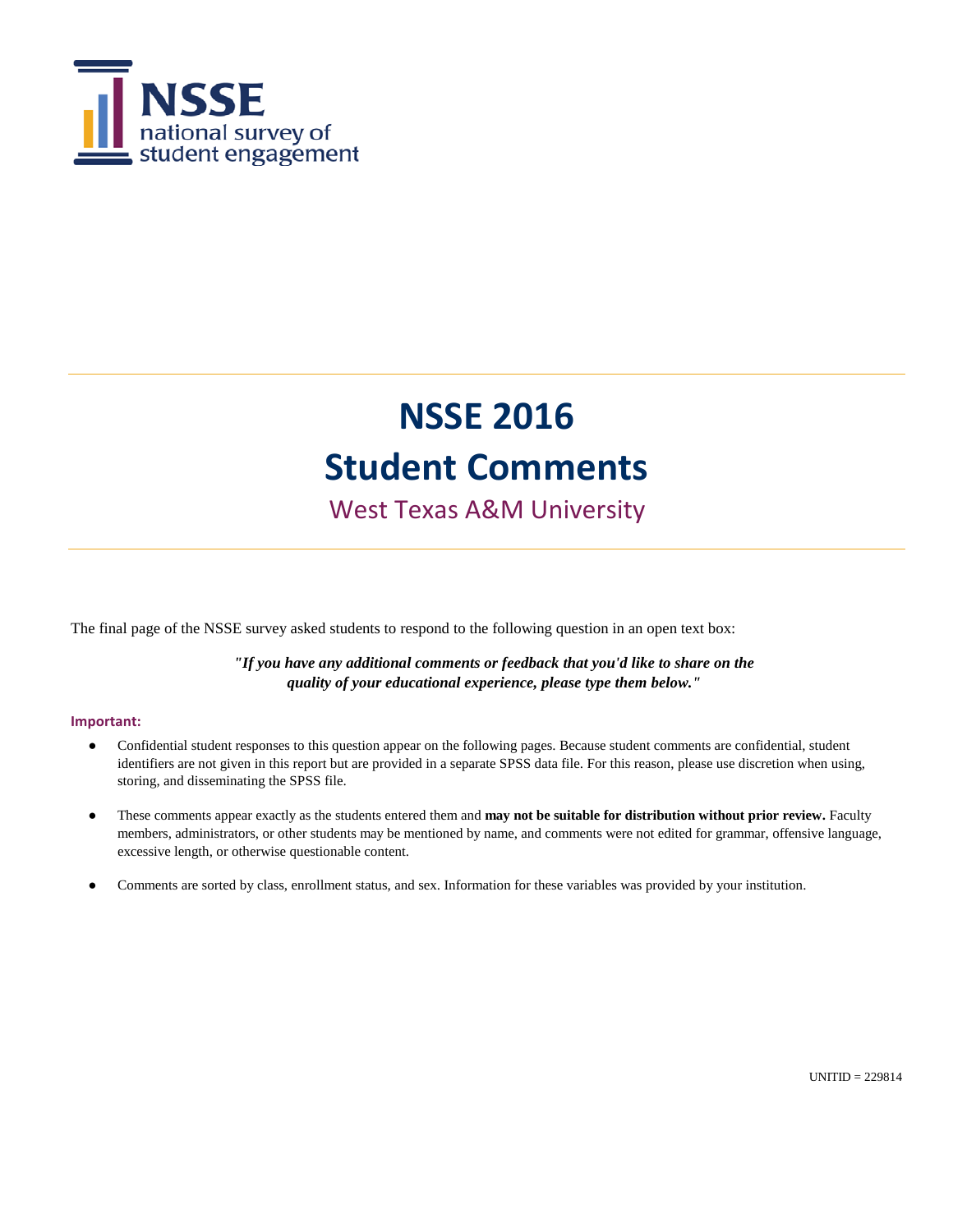

| <b>Class</b> | <b>Enrollment</b> | Sex    | <b>Comments</b>                                                                                                                                                                                                                                                                                                                                                                                                                                                                                                                                                                                                                                                                                                                                                                                                                                                                                                                                                                                                                                                                                                                                                                                                                                                                            |
|--------------|-------------------|--------|--------------------------------------------------------------------------------------------------------------------------------------------------------------------------------------------------------------------------------------------------------------------------------------------------------------------------------------------------------------------------------------------------------------------------------------------------------------------------------------------------------------------------------------------------------------------------------------------------------------------------------------------------------------------------------------------------------------------------------------------------------------------------------------------------------------------------------------------------------------------------------------------------------------------------------------------------------------------------------------------------------------------------------------------------------------------------------------------------------------------------------------------------------------------------------------------------------------------------------------------------------------------------------------------|
| First-year   | Full-time         | Female | The Chemistry department at WTAMU needs rebooting.                                                                                                                                                                                                                                                                                                                                                                                                                                                                                                                                                                                                                                                                                                                                                                                                                                                                                                                                                                                                                                                                                                                                                                                                                                         |
| First-year   | Full-time         | Female | West Texas A&M (WTAMU) directs most of its focus towards things such as the athletic department rather than<br>the quality of education. Things that need more funding include, the chemistry department, tutoring services, and<br>the nursing program. The chemistry lab classes are run by students who do not even hold a bachelor degree. These<br>student teachers are ill prepared, unable to answer questions, and provide help. Why can't the lab classes be taught<br>by actual professors who have degrees? The chemistry professors, at least mine, are scatter-brained and explain<br>things in a disorganized fashion. I learn absolutely nothing in my chemistry class, so I have to teach myself<br>everything through online resources. I am not the only one who faces this challenge. Other students in my<br>chemistry class struggle immensely, and oftentimes turn to me for assistance. The tutoring services are absolutely<br>worthless and a waste of time. My tutor is never able to answer my questions. His favorite line is, "I don't<br>remember that." The nursing program may be highly praised, but this department lacks the technology and space,<br>which would deliver to a wider array of students. Overall, I would not recommend this university. |
| First-year   | Full-time         | Female | none                                                                                                                                                                                                                                                                                                                                                                                                                                                                                                                                                                                                                                                                                                                                                                                                                                                                                                                                                                                                                                                                                                                                                                                                                                                                                       |
| First-year   | Full-time         | Female | The experience is great                                                                                                                                                                                                                                                                                                                                                                                                                                                                                                                                                                                                                                                                                                                                                                                                                                                                                                                                                                                                                                                                                                                                                                                                                                                                    |
| First-year   | Full-time         | Male   | I like WT, but sometimes I feel like some of the instructors want us to fail. They don't see how much we pay, and<br>it seems like sometime I'm set up for failure. Not in all my classes, but a few. It's college, I work full time, and It's<br>a struggle when some professors don't want to see you succeed. I think power points need to be used more and<br>have more words on them, instead of pictures with no words. Also on a side note, the caf needs to be upgraded<br>with the food they use, and the amount they give us. I get sick eating it sometimes, and sometimes the food is so<br>bad I have to eat pizza and burgers everyday which is unhealthy.                                                                                                                                                                                                                                                                                                                                                                                                                                                                                                                                                                                                                   |
| Senior       | Full-time         | Female | I think tuition is increasing every time more and more and is so difficult for us as students to afford it. We would<br>like to have reasonable tuition, we like to study but we need help too.                                                                                                                                                                                                                                                                                                                                                                                                                                                                                                                                                                                                                                                                                                                                                                                                                                                                                                                                                                                                                                                                                            |
| Senior       | Full-time         | Female | WTAMU makes it easy for adult students with families to go back to school. I feel that they will put forth as much<br>effort as I will to help me reach my educational and professional goals. It has been an excellent path to graduation<br>with them. My advisor Kristen Robberts has gone above and beyond to make things easy to understand and attain.<br><b>GO BUFFS GO!</b>                                                                                                                                                                                                                                                                                                                                                                                                                                                                                                                                                                                                                                                                                                                                                                                                                                                                                                        |
| Senior       | Full-time         | Female | I would like to point out that at WTAMU the natural sciences department is the worst I've seen. We are over<br>crowded, don't have nearly enough funding, so students don't really get to take courses they want so much as what<br>can fit in their schedule.                                                                                                                                                                                                                                                                                                                                                                                                                                                                                                                                                                                                                                                                                                                                                                                                                                                                                                                                                                                                                             |
| Senior       | Full-time         | Female | In several classes my professors would plan trips outside of class time and would count points against you if you<br>did not show. I don't think that is fair since that is not the time we signed up for when registering for the class. If<br>out of class time trips are planned and students can not make it, it should not be counted against them.                                                                                                                                                                                                                                                                                                                                                                                                                                                                                                                                                                                                                                                                                                                                                                                                                                                                                                                                   |
| Senior       | Full-time         | Female | Going to WT as a non-traditional student, it has been an amazing experience. My three daughters, and husband<br>all graduated from WT and I decided at sixty years of age I decided it was my turn. I have never regretted a<br>moment of my time spent here and am looking forward to going into to the Graduate Programs to get my Masters<br>in history. I would recommend WT for any graduating high school student.                                                                                                                                                                                                                                                                                                                                                                                                                                                                                                                                                                                                                                                                                                                                                                                                                                                                   |
| Senior       | Full-time         | Female | Go Buffs!                                                                                                                                                                                                                                                                                                                                                                                                                                                                                                                                                                                                                                                                                                                                                                                                                                                                                                                                                                                                                                                                                                                                                                                                                                                                                  |
| Senior       | Full-time         | Female | Cafeteria still poor quality (I have a meal plan for social reasons despite living off campus). Also, the dorms really<br>need some priority in the grand scheme of building things, much more than we need a new football stadium. I<br>think WT provides a good solid practical education but just the way my major worked out I have been a bit<br>underchallenged.                                                                                                                                                                                                                                                                                                                                                                                                                                                                                                                                                                                                                                                                                                                                                                                                                                                                                                                     |
| Senior       | Full-time         | Female | More focus needs to be on the education and job field of less popular majors and especially in my major there<br>definitely needs to be more faculty to assist the students. Extracurricular experiences can be enriching but I'm<br>primarily here to get training for my job field and I feel like this institution focuses too much on extracurriculars<br>than job fields. However, there are many places to get advice for careers, counseling, and more and I appreciate<br>that a lot.                                                                                                                                                                                                                                                                                                                                                                                                                                                                                                                                                                                                                                                                                                                                                                                              |
| Senior       | Full-time         | Female | Some of the support services on this campus are rather difficult to get a hold of, or to get clear help from.                                                                                                                                                                                                                                                                                                                                                                                                                                                                                                                                                                                                                                                                                                                                                                                                                                                                                                                                                                                                                                                                                                                                                                              |
| Senior       | Full-time         | Female | Make the library open 24/7.                                                                                                                                                                                                                                                                                                                                                                                                                                                                                                                                                                                                                                                                                                                                                                                                                                                                                                                                                                                                                                                                                                                                                                                                                                                                |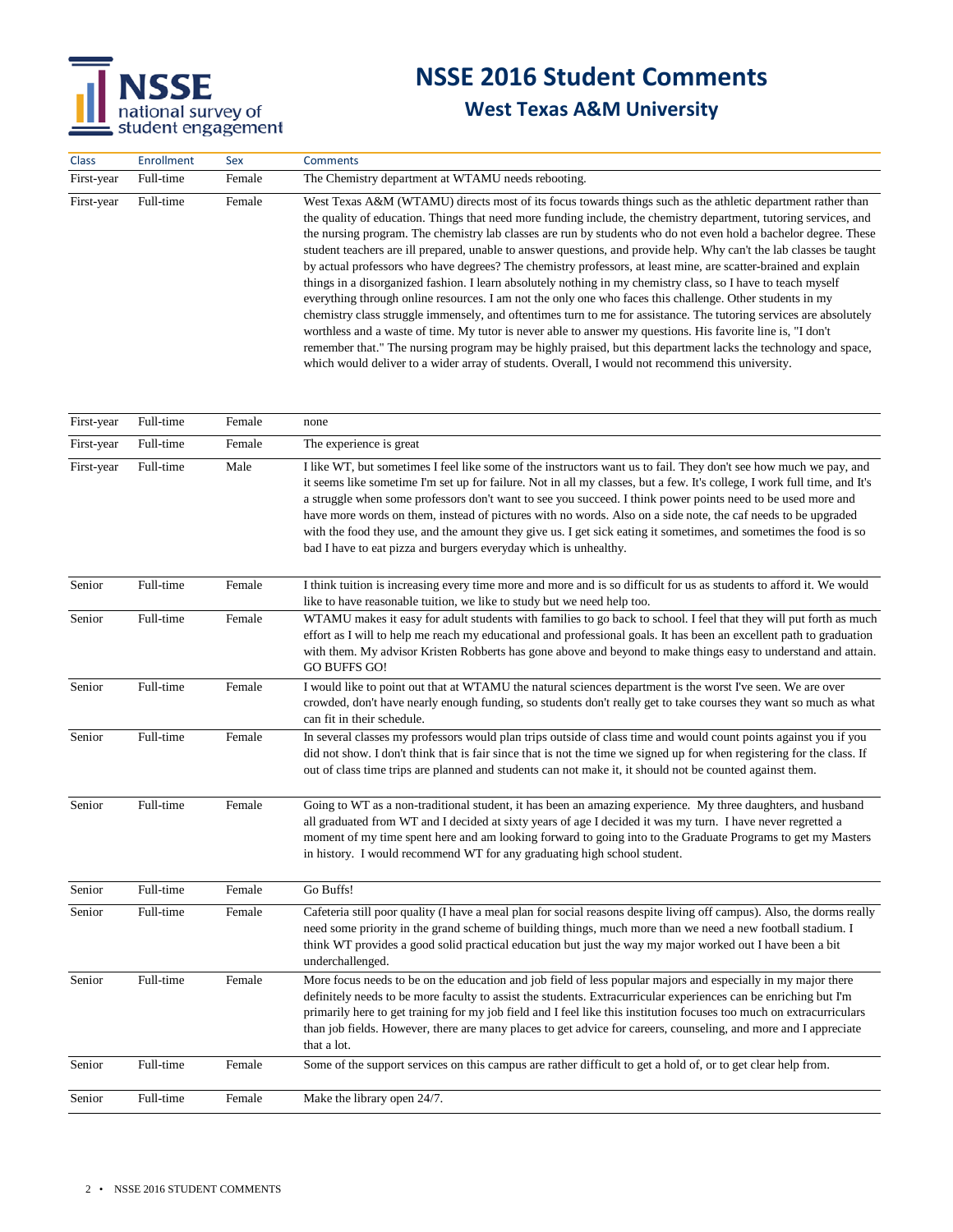

| Class  | <b>Enrollment</b> | Sex    | <b>Comments</b>                                                                                                                                                                                                                                                                                                                                                                                                                                                                                                                                                                                                                                                                                                                                                                                                        |
|--------|-------------------|--------|------------------------------------------------------------------------------------------------------------------------------------------------------------------------------------------------------------------------------------------------------------------------------------------------------------------------------------------------------------------------------------------------------------------------------------------------------------------------------------------------------------------------------------------------------------------------------------------------------------------------------------------------------------------------------------------------------------------------------------------------------------------------------------------------------------------------|
| Senior | Full-time         | Female | Honestly, I'm not sure if I didn't enjoy my college experience because of this institution, or because I've just never<br>enjoyed classes. I LOVE learning, but I have severe test anxiety. On more than one occasion, I felt that the subject<br>matter I studied was not what the test was over, so that has made my test anxiety worse. I feel like, over all, it's<br>been pretty hopeless to do any kind of preparations because I seem to never pick up what is tested over or what is<br>deemed "important." I've learned a lot, but my grades don't convey that and my confidence has been effected,<br>which has further effected my grades.                                                                                                                                                                  |
| Senior | Full-time         | Female | I think all college professors should have to go through some sort of seminar on how to teach. Not like making<br>them get a teaching degree but more along the line of a forced inservice about teaching techniques.                                                                                                                                                                                                                                                                                                                                                                                                                                                                                                                                                                                                  |
| Senior | Full-time         | Female | My university makes too many updates in the education program, which has put me behind. They need to make<br>up their minds on what they're doing.                                                                                                                                                                                                                                                                                                                                                                                                                                                                                                                                                                                                                                                                     |
| Senior | Full-time         | Female | The only complaint I have is with my advisor and her office assistant. I have called her assistant, Angela<br>(education department), about 15 times this month and have not received a call back. This happens every semester<br>so I am not very surprised, but sometimes I wonder if she knows how to use a phone. This is something that is<br>very annoying to me because I cannot register for classes without talking to her, and it's nearly impossible when<br>she will not call me back. When I go into her office, she is busy and asks me to call her later. When I do call later,<br>she doesn't answer. I've also sent her numerous emails that which she has not replied to. Hopefully I eventually get<br>a call back because if I don't, I will not be able to register for classes next semester.    |
| Senior | Full-time         | Female | The registrars office, financial aid, and the like are terrible. I have heard so many people complain about bad<br>experiences in those offices as well. I also wish I was learning more advanced skills and helpful information that<br>pertains to my career after college. As a journalist who wants to be a writer for a big name newspaper or magazine,<br>knowing APA formatting seems useless. I wish they would constantly be teaching us how to write for the field we<br>are in. A little APA or MLA is fine, but writing the research papers in a style that could potentially be published as<br>a journalistic piece or a piece in a magazine seems a lot more realistic. I don't feel prepared to get a serious job<br>after graduation and I am already a published writer in non-college publications. |
| Senior | Full-time         | Male   | Really enjoyed this school, going to miss it after I graduate.<br>I would recommend this school to anyone.                                                                                                                                                                                                                                                                                                                                                                                                                                                                                                                                                                                                                                                                                                             |
| Senior | Full-time         | Male   | This was a great experience, I wouldn't change a thing.                                                                                                                                                                                                                                                                                                                                                                                                                                                                                                                                                                                                                                                                                                                                                                |
| Senior | Full-time         | Male   | 1) Provide help for students athletes after they have exhausted NCAA eligibility (financial assistance)<br>2) Athletic stole for student athletes that are graduating (promote athlete graduation)<br>3) create a reasearch council to find out specific needs of students. Combined with members staff and students.                                                                                                                                                                                                                                                                                                                                                                                                                                                                                                  |
| Senior | Full-time         | Male   | this survey is too damn long and it pisses me off                                                                                                                                                                                                                                                                                                                                                                                                                                                                                                                                                                                                                                                                                                                                                                      |
| Senior | Full-time         | Male   | I have had a great educational experience. The professors go above and beyond to help student's careers go further,<br>inside and outside of the classroom. The faculty here are wonderful, always willing to help you out and continue<br>the community feeling that makes WT a wonderful institution. The areas relating to campus living, dorms, it could<br>improve. We are not kids, and I feel we are treated that way. There could be a more helpful atmosphere in campus<br>living instead it feels as the school wants to keep us here at any cost. Overall great education experience.                                                                                                                                                                                                                       |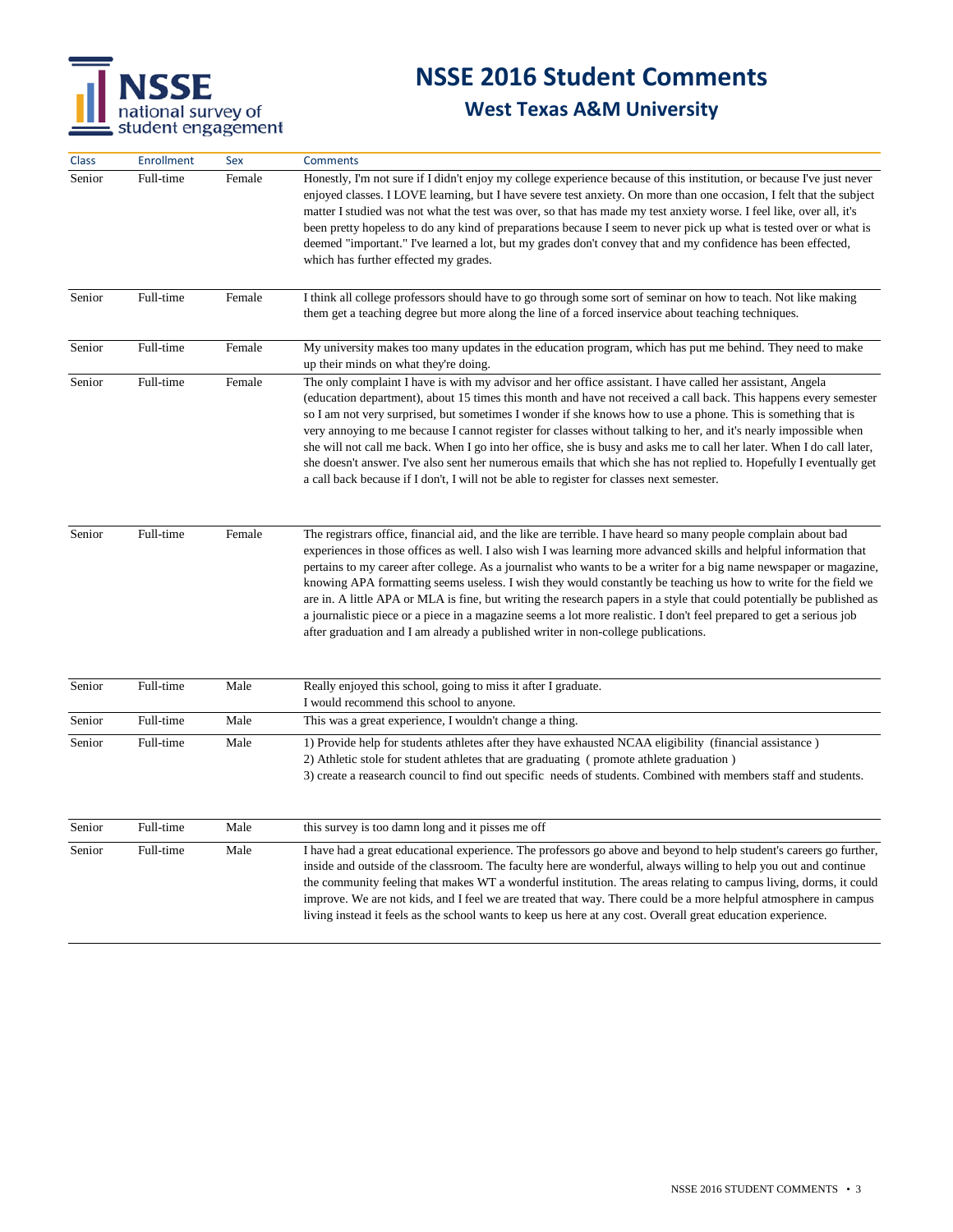

| Senior<br>Full-time<br>Male<br>West Texas A&M many of the students are first generation, commuter, or from poor backgrounds. For these<br>and should not intentionally assign economically weak and academically strong students to students that the<br>professor knows to be a liability in order to increase graduation numbers. | I have enjoyed and deeply searched into my field of study, however, I have discovered a few disturbing practices<br>among faculty that I found unethical and unfair. Because the Engineering school at this university is relatively<br>young, the desire to graduate large numbers of students to expand the school is very strong. A disproportionate<br>amount of accommodation is given to some students in order to ensure graduation by harnessing them to stronger<br>performing students for group projects. While a small amount of this is good as it teaches students how to work in<br>group settings and understand group work dynamics, the excessive differentials across some instructor-assigned<br>groups are so great that the other member(s) that perform the work cannot make up the difference, and are held<br>back a semester. This is inconvenient for students at colleges where students' financial situations are secure, but at<br>students being held back can severely affect the students financial situations and can even force them to drop out<br>of school for undetermined periods so that they can afford to retake classes. I have witnessed this and find it an<br>unacceptable form of economic discrimination, the school is small enough that professors know their students, |
|-------------------------------------------------------------------------------------------------------------------------------------------------------------------------------------------------------------------------------------------------------------------------------------------------------------------------------------|----------------------------------------------------------------------------------------------------------------------------------------------------------------------------------------------------------------------------------------------------------------------------------------------------------------------------------------------------------------------------------------------------------------------------------------------------------------------------------------------------------------------------------------------------------------------------------------------------------------------------------------------------------------------------------------------------------------------------------------------------------------------------------------------------------------------------------------------------------------------------------------------------------------------------------------------------------------------------------------------------------------------------------------------------------------------------------------------------------------------------------------------------------------------------------------------------------------------------------------------------------------------------------------------------------------------------|

| Senior | Full-time     | Male   | <b>GO BUFFS!</b>                                                                                                                                                                                                                                                                                                                                                                                                                                                                                                                                                                                                 |
|--------|---------------|--------|------------------------------------------------------------------------------------------------------------------------------------------------------------------------------------------------------------------------------------------------------------------------------------------------------------------------------------------------------------------------------------------------------------------------------------------------------------------------------------------------------------------------------------------------------------------------------------------------------------------|
| Senior | Full-time     | Male   | This survey is, in it's attempt to address issues from all majors, ineffective at addressing the issues of a B.S. degree<br>in Engineering. As such, I would like to clarify. My teachers have done a good job of teaching me before this<br>point. The reason why several times it appears that they haven't taught me anything this year is because I'm in my<br>capstone course. I already understand how to write extensive reports. I already have the skills. Now I am simply<br>proving it.                                                                                                               |
| Senior | Full-time     | Male   | The endless construction on campus was very annoying, there needs to be a break between projects, so I can enjoy<br>the aesthetics of the campus. The random timing of certain classes was also frustrating. For example, if i wanted to<br>take oceanography it was one offered once a year every other year, so if i missed it or had a conflict then i would<br>not be able to take it again. The was not a wide variety of classes to take. Most classes were taught in a boring<br>hands-off method, and did not help me ingrain information into my skill set. Honestly it was a monotonous<br>experience. |
| Senior | Full-time     | Male   | My experience at WTAMU has been phenomenal. My academic advisor was an exceptional asset--she helped me<br>plan my degree and arrange my courses. All of my professors made learning interesting and truly wanted us to get<br>something out of the process. I am so proud to receive my degree from here.                                                                                                                                                                                                                                                                                                       |
| Senior | Full-time     | Male   | I've been hearing that WTAMU is trying to do a masters program for CIS is this true?                                                                                                                                                                                                                                                                                                                                                                                                                                                                                                                             |
| Senior | Full-time     | Male   | $\leq$ 3                                                                                                                                                                                                                                                                                                                                                                                                                                                                                                                                                                                                         |
| Senior | Full-time     | Male   | WT has changed my life, I am so proud to call it home.                                                                                                                                                                                                                                                                                                                                                                                                                                                                                                                                                           |
| Senior | Full-time     | Male   | The overall quality of my experience has been wonderful! I enjoyed the professors I took, enjoyed the classes I<br>took. Overall it was a satisfying experience.                                                                                                                                                                                                                                                                                                                                                                                                                                                 |
| Senior | Full-time     | Male   | Overall. WTAMU provided a solid foundation in theoretical perspectives of my major. Almost all of my<br>professors were prepared, informative, positive, and ready to help in an appropriate manner. I have no complaints<br>against WTAMU other than I wish they offered an online Master progam in Public Administration. If they did, I<br>would have stayed 2 more years.                                                                                                                                                                                                                                    |
| Senior | Full-time     | Male   | It wasn't bad. Maybe include some business problems from the other departments in the college of business that<br>CIS students could use as a basis to learn about developing applications for realistic business needs.<br>Emphasis the importance of not overloading on other classes when taking capstone courses.                                                                                                                                                                                                                                                                                            |
| Senior | Not full-time | Female | I have really enjoyed my experience at WTAMU. The faculty, students, and advisors have shaped into the person I<br>am today and for that I'm very thankful. This survey did not have a selection for graduate students so my answers<br>are based on the fact that I'm a graduate student so my work load is more intense than the average undergraduate<br>student.                                                                                                                                                                                                                                             |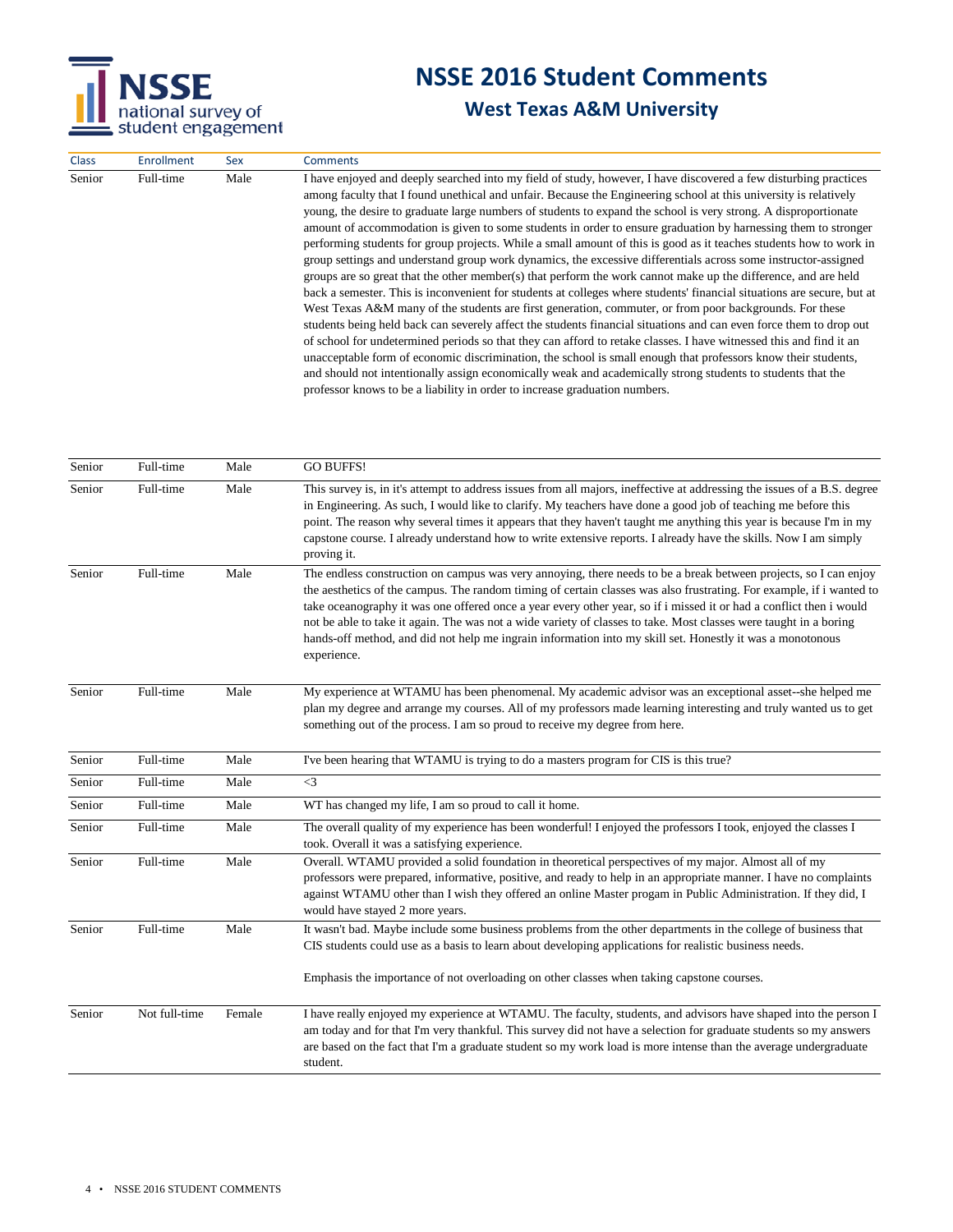

### **West Texas A&M University**

| <b>Class</b> | <b>Enrollment</b> | <b>Sex</b> | <b>Comments</b>                                                                                                                                                                                                                                                                                                                                                                                                                                                                                                                                                                                                                                                                                                                                                                                                       |
|--------------|-------------------|------------|-----------------------------------------------------------------------------------------------------------------------------------------------------------------------------------------------------------------------------------------------------------------------------------------------------------------------------------------------------------------------------------------------------------------------------------------------------------------------------------------------------------------------------------------------------------------------------------------------------------------------------------------------------------------------------------------------------------------------------------------------------------------------------------------------------------------------|
| Senior       | Not full-time     | Female     | Biology online is extremely challenging as well as Reading Skills in the Elementary School. The college should<br>look into how to make certain courses to where the student will retain more of the information, rather than<br>stressing so much about how to get through the course and pass. For example, Biology also requires a lab<br>throughout the semester. This is extremely challenging for students who are also single working mother/fathers to<br>keep up with, especially when the material is difficult to retain. Despite reaching out to the instructor several times<br>throughout the semester, I was not able to get any relief that could help me to pass the course. It was extremely<br>frustrating and difficult, causing me to more than likely have to repeat the course due to failing. |

| Senior | Not full-time | Female | thank you! Go Buffs!                                                                                                                                                                                                                                                                                                                                                                                                                                               |
|--------|---------------|--------|--------------------------------------------------------------------------------------------------------------------------------------------------------------------------------------------------------------------------------------------------------------------------------------------------------------------------------------------------------------------------------------------------------------------------------------------------------------------|
| Senior | Not full-time | Female | Love going to wt                                                                                                                                                                                                                                                                                                                                                                                                                                                   |
| Senior | Not full-time | Female | I am grateful for the opportunity to further my education and complete a Bachelor's Degree. I am a full-time<br>employee at the campus as well. The whole experience at WTAMU has been a real joy. Thank you for the<br>opportunity to provide input about the university.                                                                                                                                                                                         |
| Senior | Not full-time | Female | I am a distance learning student and therefore do not participate in the various campus programs available to your<br>on-campus student body.                                                                                                                                                                                                                                                                                                                      |
| Senior | Not full-time | Male   | Scholarship office and Business Office is terrible to deal with. Every semester there has been an issue with my<br>external scholarships or student loans.                                                                                                                                                                                                                                                                                                         |
| Senior | Not full-time | Male   | SAVE YOUR MONEY, BYPASS A FOUR YEAR COLLEGE, AND GO TO A TRADE SCHOOL! GOOD OLD<br>U.S.A. HAS MANAGED TO BE #11 IN THE WORLD WHEN IT COMES TO EDUCATION SIMPLY<br>BECAUSE WE NOW EMBRACE COMMON CORE CURRICULUM, PROMOTE INCOMPETENCE<br>THROUGH TEACHERS UNIONS. TEACH TO A SPECIFIC TEST AND DO NOT ALLOW PEOPLE TO FAIL<br>SINCE THIS IS NOT THE POLLITICALLY CORRECT THING TO DO ANYMORE!                                                                      |
|        |               |        | We must get away from politically correct liberal minded fools and go back and retreive our educational spine<br>and testicles from off of the shelf to stand up and say to the counties who are ahead of us NO MORE! well, it<br>will not happen since the average schmuck is fearful of being misunderstood, insensitive, not seeing others as<br>individuals with an equal voice and not being tolerant of the peace-love-kumbaya sewage flowing from academics |

who have never had to defend their country in war.

| Senior | Not full-time | Male | ? ??? ? ?????? ?? ????.                                                                                                                                                                                                                                                                                                                                                                                                                                                                                                                                                                                                                                                                                                                                                                                                                                                                                                                                                                                                                                                                                                                                                                                                                                                                                                                                                                                                                                                                                                                                                                                                                                                           |
|--------|---------------|------|-----------------------------------------------------------------------------------------------------------------------------------------------------------------------------------------------------------------------------------------------------------------------------------------------------------------------------------------------------------------------------------------------------------------------------------------------------------------------------------------------------------------------------------------------------------------------------------------------------------------------------------------------------------------------------------------------------------------------------------------------------------------------------------------------------------------------------------------------------------------------------------------------------------------------------------------------------------------------------------------------------------------------------------------------------------------------------------------------------------------------------------------------------------------------------------------------------------------------------------------------------------------------------------------------------------------------------------------------------------------------------------------------------------------------------------------------------------------------------------------------------------------------------------------------------------------------------------------------------------------------------------------------------------------------------------|
| Senior | Not full-time | Male | The only negative experience I had at WTAMU was dealing with the Institutional Review Board. We were<br>required in one class in the Spring of 2016 to submit a research proposal to them. I was allowed to submit my<br>proposal only after approval from my instructor which was on March 8 so after making corrections I turned my<br>proposal in on March 11 to the IRB specifically April Swindell and it was supposed to only take 3 to 5 business<br>days. For two weeks I never heard anything about my proposal. I explained to my instructor that I had not heard<br>about any decisions made about my proposal so he gave me an extension on the paper that was due that included<br>what I was needing to research. I finally asked Darla Goodman on March 25 about my status and she simply said<br>"I would hear something soon." Fast forward to April 13 and I still had not heard anything about a decision and<br>the extension deadline was looming. I finally got a hold of Dr. Bigham and explained my situation and granted me<br>approval then. However since that assignment was pushed back so much I'm now in a jam to complete the other<br>assignments in the class. This process was very frustrating because I could not go forward with my assignments<br>without approval. If a process is delayed at least give the students a heads up instead of just letting us sit in the<br>dark. The IRB never tried to contact me to say that they were behind especially when it the delay is a serious as<br>one month. It was just an awful, very frustrating process. To going from 5 days to review the proposal to over a<br>month is unacceptable. |

| Senior | Not full-time | Male | I believe that 8 week courses should be looked in to for online students. This will allow for a normal degree |
|--------|---------------|------|---------------------------------------------------------------------------------------------------------------|
|        |               |      | completion time instead of doubling the time spent at the university.                                         |